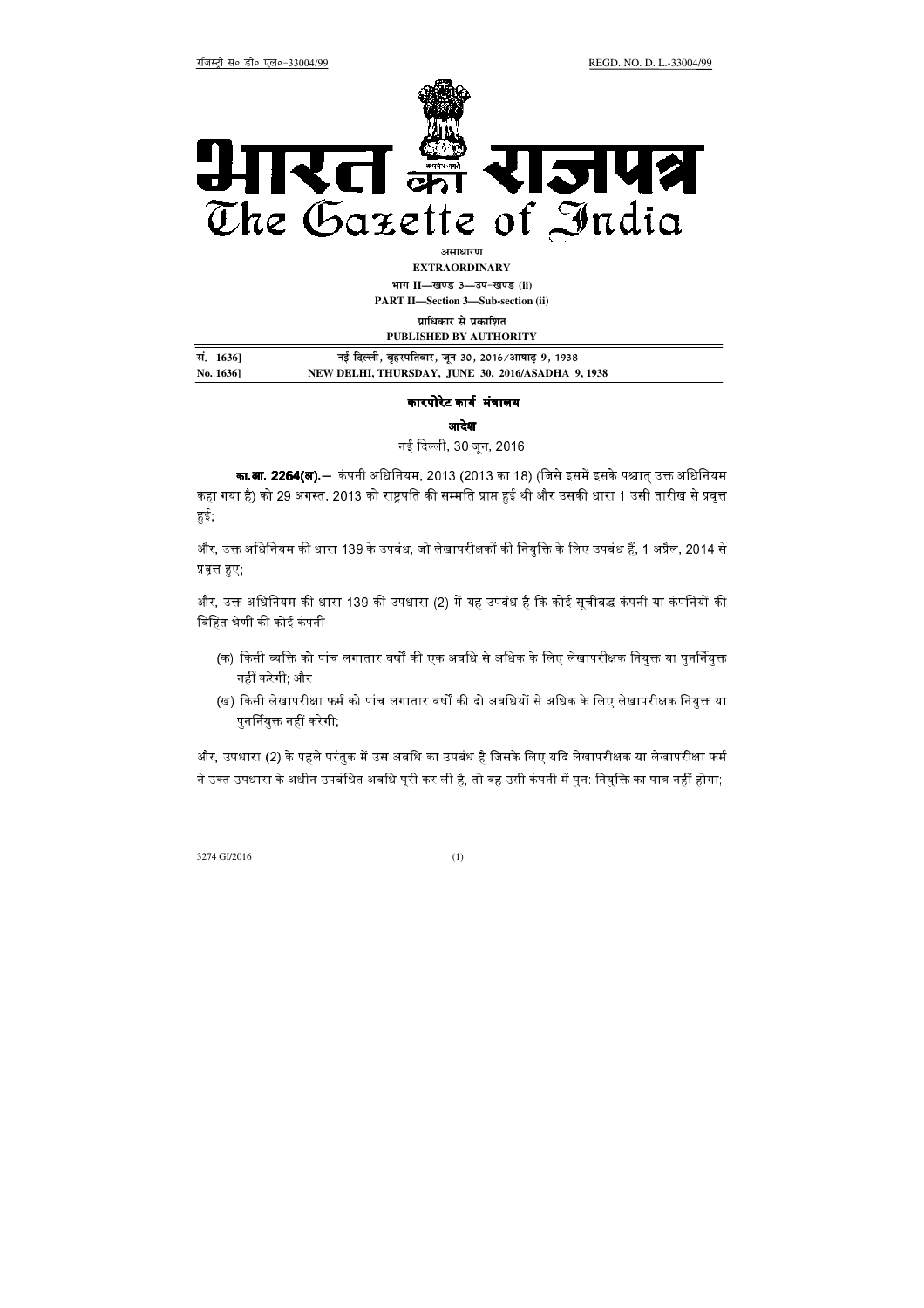और, उपधारा (2) के तीसरे परंतक में उपबंध है कि इस अधिनियम के प्रारंभ के समय या उससे पहले से विद्यमान प्रत्येक कंपनी, जिसके लिए उपधारा (2) का अनुपालन अपेक्षित है, उक्त अधिनियम के प्रारंभ के तीन वर्ष के भीतर ऐसी उपधारा की अपेक्षाओं का अनुपालन करेगी;

और, धारा 139 की उपधारा (1) के उपबंधों के अनुसार, कंपनियों के लिए वार्षिक साधारण बैठक में लेखापरीक्षक की नियक्ति करना अपेक्षित है. जो उक्त बैठक के समाप्त होने के समय से छठे वार्षिक साधारण बैठक की समाप्ति तक पद धारण करेगा;

और. धारा 139 की उपधारा (2) के तीसरे परंतक के उपबंधों के अनपालन के संबंध में कठिनाईयां उत्पन्न *ह*ई हैं. जहां तक उनका संबंध उस अवधि से है जिसके भीतर कंपनियों द्वारा धारा 139 की उपधारा (2) के उपबंधों का अनुपालन करने से है;

अत:, अब, केन्द्रीय सरकार, कंपनी अधिनियम, 2013 (2013 का 18) की धारा 470 की उपधारा (1) द्वारा प्रदत्त शक्तियों का प्रयोग करते हुए पूर्वोक्त कठिनाइयों को दूर करने के लिए निम्नलिखित आदेश करती हैं, अर्थात् –

1. **संक्षिप्त नाम और प्रारंभ.-(**1) इस आदेश का संक्षिप्त नाम कंपनी (कठिनाइयां दर करना) तीसरा आदेश. 2016 है।

(2) यह आदेश 01 अप्रैल. 2014 से प्रवत्त हुआ माना जाएगा।

2. कंपनी अधिनियम, 2013 की धारा 139 की उपधारा (2) के तीसरे परंतुक के स्थान पर निम्नलिखित परंतुक रखा जाएगा, अर्थात $-$ 

"परंत यह भी कि इस अधिनियम के प्रारंभ के समय या उससे पहले विद्यमान प्रत्येक कंपनी जिसके लिए इस उपधारा के उपबंधों का अनपालन अपेक्षित है. ऐसी अवधि के भीतर इस उपधारा की अपेक्षाओं का अनपालन करेगी जो इस अधिनियम के प्रारंभ के तीन वर्ष पश्चात. धारा 96 की उपधारा (1) के अधीन विनिर्दिष्ट अवधि में, आयोजित कंपनी की पहली वार्षिक साधारण बैठक की तारीख के बाद नहीं होगी।"

[फा.सं.1/33/2013-सीएल-V]

अमरदीप सिंह भाटिया. संयक्त सचिव

## **MINISTRY OF CORPORATE AFFAIRS**

## **ORDER**

New Delhi, the 30th June, 2016

**S.O. 2264(E).—** Whereas, the Companies Act, 2013 (18 of 2013) (hereinafter referred to as the said Act) received the assent of the President on 29th August, 2013 and section 1 thereof came into force on the same date;

And, whereas, the provisions contained in section 139, which provides for appointment of auditors has come into force on the 1<sup>st</sup> April, 2014;

And, whereas, sub-section (2) of section 139 of the said Act provides that no listed company and the prescribed class of companies shall appoint or re-appoint-

(a) an individual as auditor for more than one term of five consecutive years; and

(b) an audit firm as auditor for more than two terms of five consecutive years;

And, whereas, first proviso to sub-section (2) provides for period for which the individual auditor or audit firm who or which have completed term provided under such sub-section shall not be eligible for re-appointment as auditor in the same company;